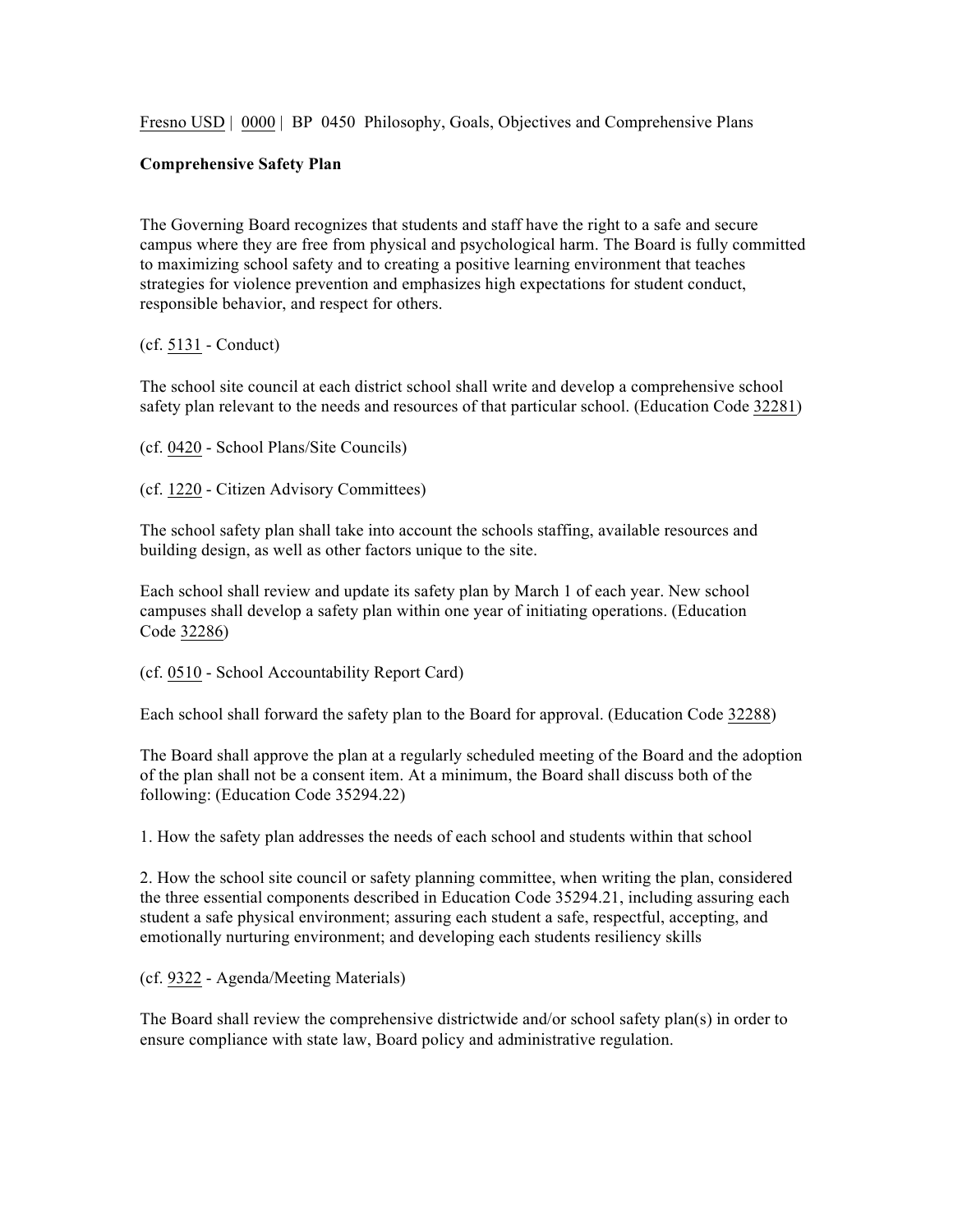By October 15 of each year, the Superintendent or designee shall notify the California Department of Education of any schools that have not complied with the requirements of Education Code 32281. (Education Code 32288)

The Superintendent or designee shall ensure that an updated file of all safety-related plans and materials is readily available for inspection by the public. (Education Code 32282)

(cf. 1340 - Access to District Records)

(cf. 1312.3 - Uniform Complaint Procedures)

Legal Reference:

EDUCATION CODE

200-262.4 Prohibition of sex discrimination

32260-32262 Interagency School Safety Demonstration Act of 1985

32270 School safety cadre

32280-32289 School safety plans

32290 Safety devices

35147 School site councils and advisory committees

35183 School dress code; uniforms

35291 Rules

35291.5 School-adopted discipline rules

35294.10-35294.15 School Safety and Violence Prevention Act

35294.20-35294.25 Double Your Cash program

41510-41514 School safety and consolidated grant

48900-48927 Suspension and expulsion

48950 Speech and other communication

67381 Violent crime

PENAL CODE

11164-11174.3 Child Abuse and Neglect Reporting Act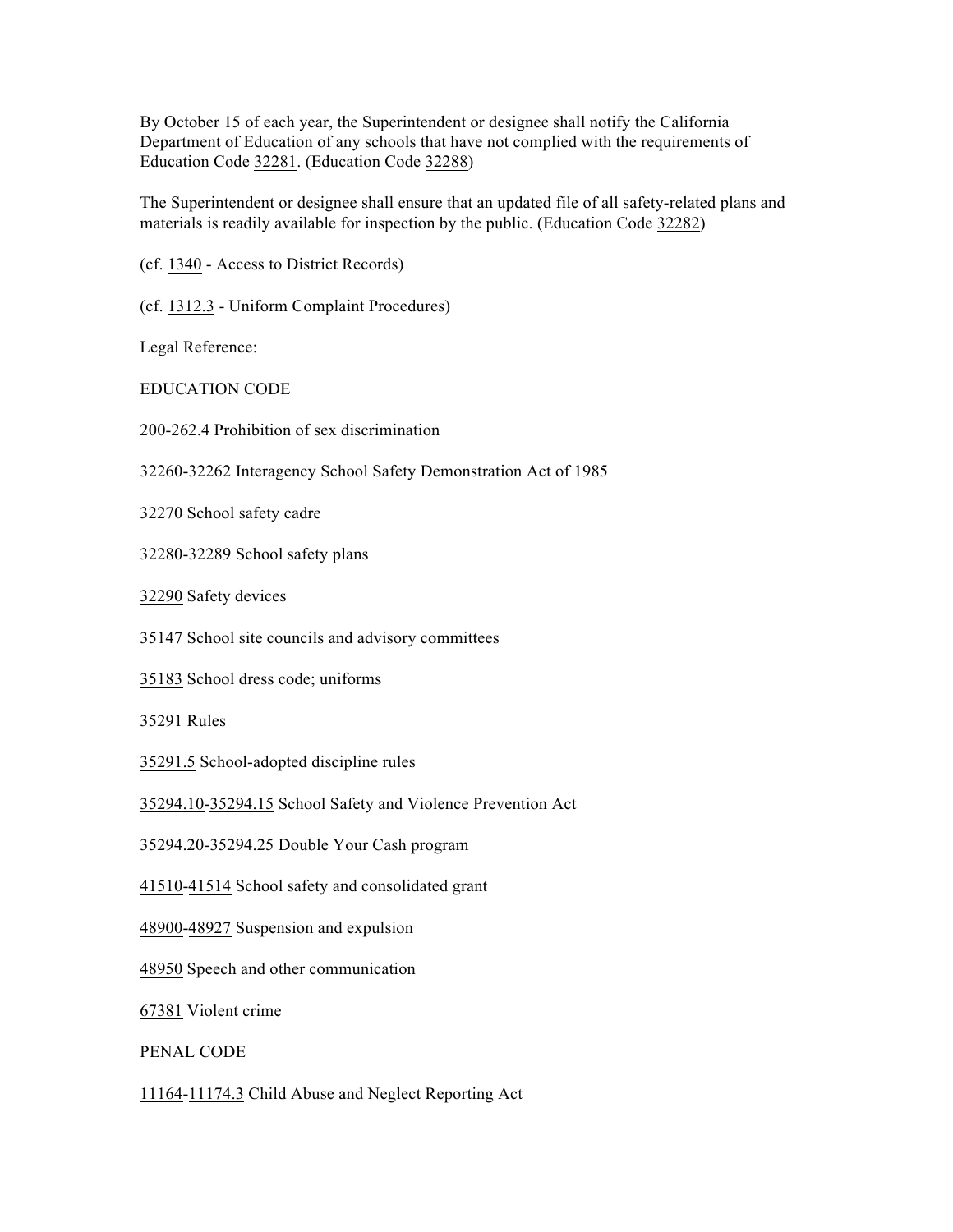## CALIFORNIA CONSTITUTION

Article 1, Section 28(c) Right to Safe Schools

UNITED STATES CODE, TITLE 20

7101-7165 Safe and Drug Free Schools and Communities, especially:

7114 Application for local educational agencies

UNITED STATES CODE, TITLE 42

12101-12213 Americans with Disabilities Act

Management Resources:

CSBA PUBLICATIONS

911! A Manual for Schools and the Media During a Campus Crisis, 2001

Protecting Our Schools: Governing Board Strategies to Combat School Violence, 1999

CDE PUBLICATIONS

Safe Schools: A Planning Guide for Action, 2002

U.S. DEPARTMENT OF EDUCATION PUBLICATIONS

Practical Information on Crisis Planning: A Guide for Schools and Communities, May 2003

Early Warning, Timely Response: A Guide to Safe Schools, August 1998

WEB SITES

CSBA: http://www.csba.org

American Red Cross: http://www.redcross.org

California Department of Education, Safe Schools Office: http://www.cde.ca.gov/ls/ss

California Office of Emergency Services: http://www.oes.ca.gov

California Seismic Safety Commission: http://www.seismic.ca.gov

Federal Bureau of Investigation: http://www.fbi.gov

National Alliance for Safe Schools: http://www.safeschools.org